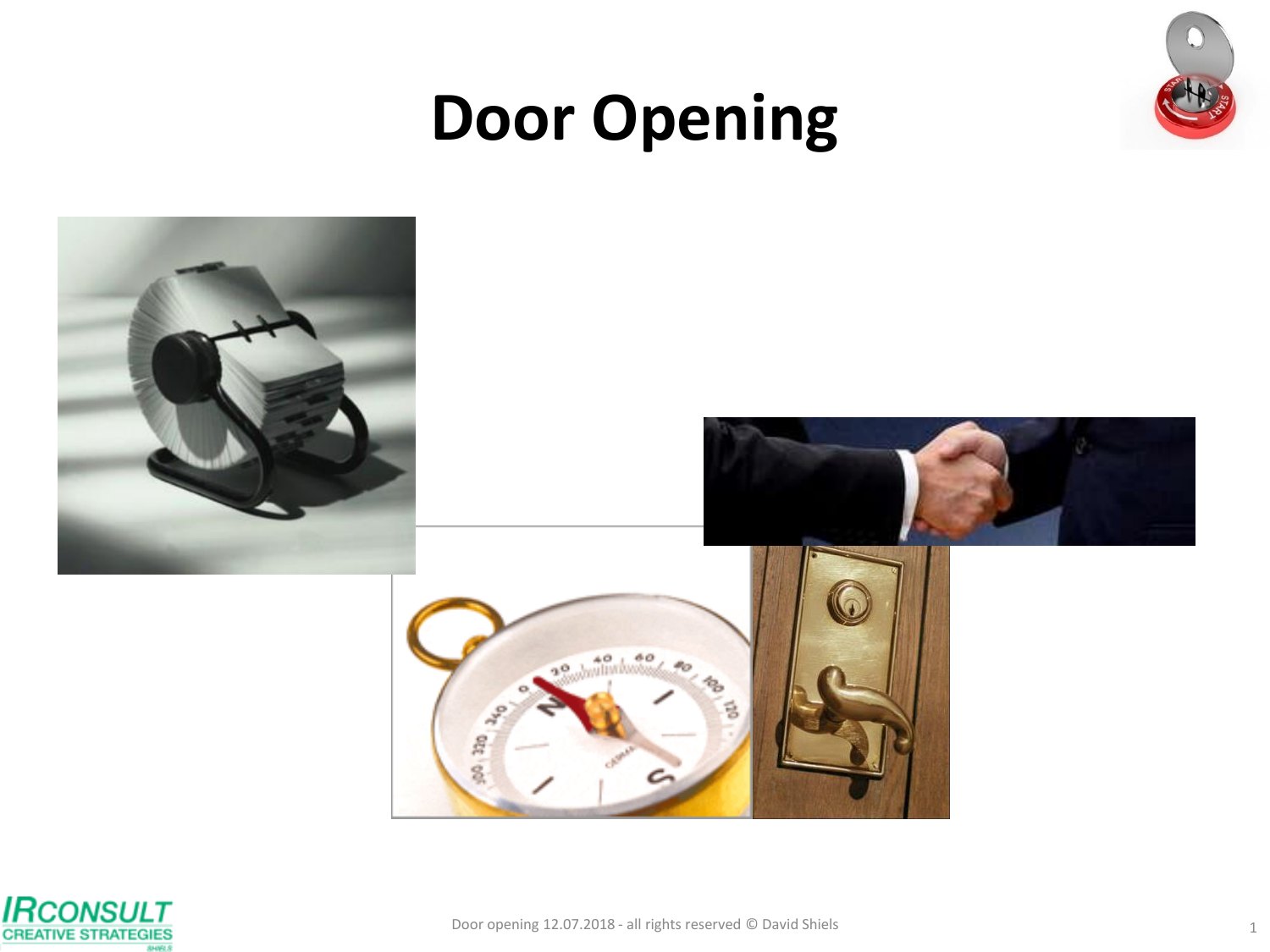## **IR***CONSULT* **backgrounder**



**IRconsult creative strategies** *(founded 1996)* is a specialist innovation intermediary in R&D2B and B2B markets between system integration specifiers and emerging technology sources, particularly in the following segments:

- $\triangleright$  Environmental & Sustainability
- Sensing and interface technologies
- Process control and understanding
- $\triangleright$  Materials and coatings
- $\triangleright$  Economic science-based core competences playing complimentary roles to clients' technical capabilities.
- $\triangleright$  Underlying strengths:
	- Business Development
	- Relationship Management
	- Organizational Behavior
	- Dynamics of supply and value chains
	- Complex communications
	- "*Door Opening*" to both technology users and sources

For more background, visit our web site, [www.irconsult.ch](http://www.irconsult.ch/)

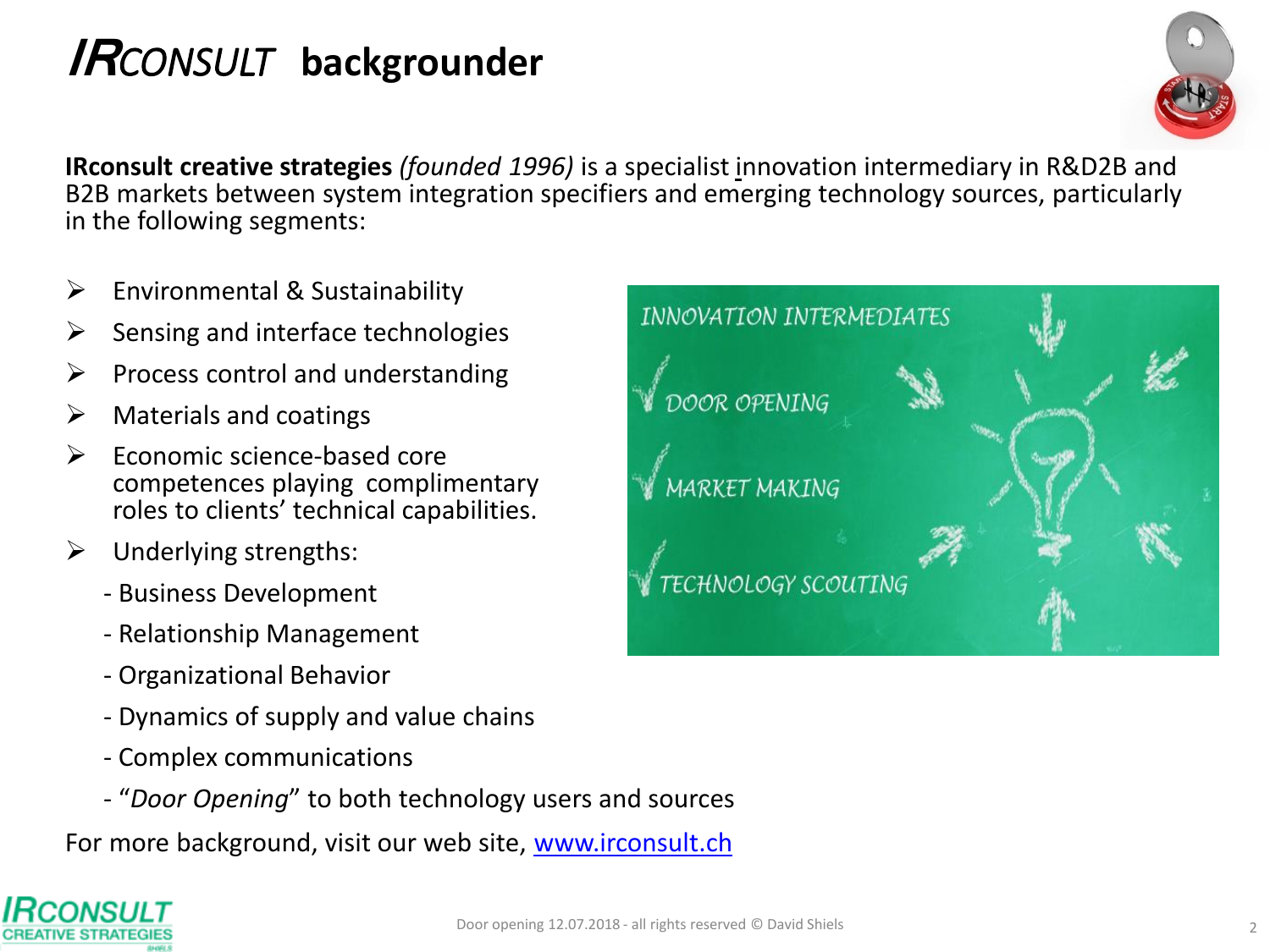## **Door Opening – acting as an innovation intermediary**

- **Technology Scouting**: assisting large companies to source technologies
- **Door Opener:** helping sources of emerging technologies to identify markets and win new customers and suppliers. This process makes things happen.
- **Market Maker:** frequently creating markets based on these phenomena
- **Productizing:** co-managing the process
	- from concept thru technology platforms
	- to recurring revenue generating products
- **Know-how acquisition**: identification, engaging and leveraging with targeted specifiers, influencers and decision makers in technology transfer situations, turning market research into intelligence.
- **Success factors:**
	- critical door opening skills critical door opening skills
	- "fast on our feet" orientation
	- detection of early phase technology adopters
	- market breakthroughs based on judgement and opportunism
	- positioning clients' offering through opportune use of creative strategies
	- communicating results and seeking feedback towards strategy fine tuning



Strategy

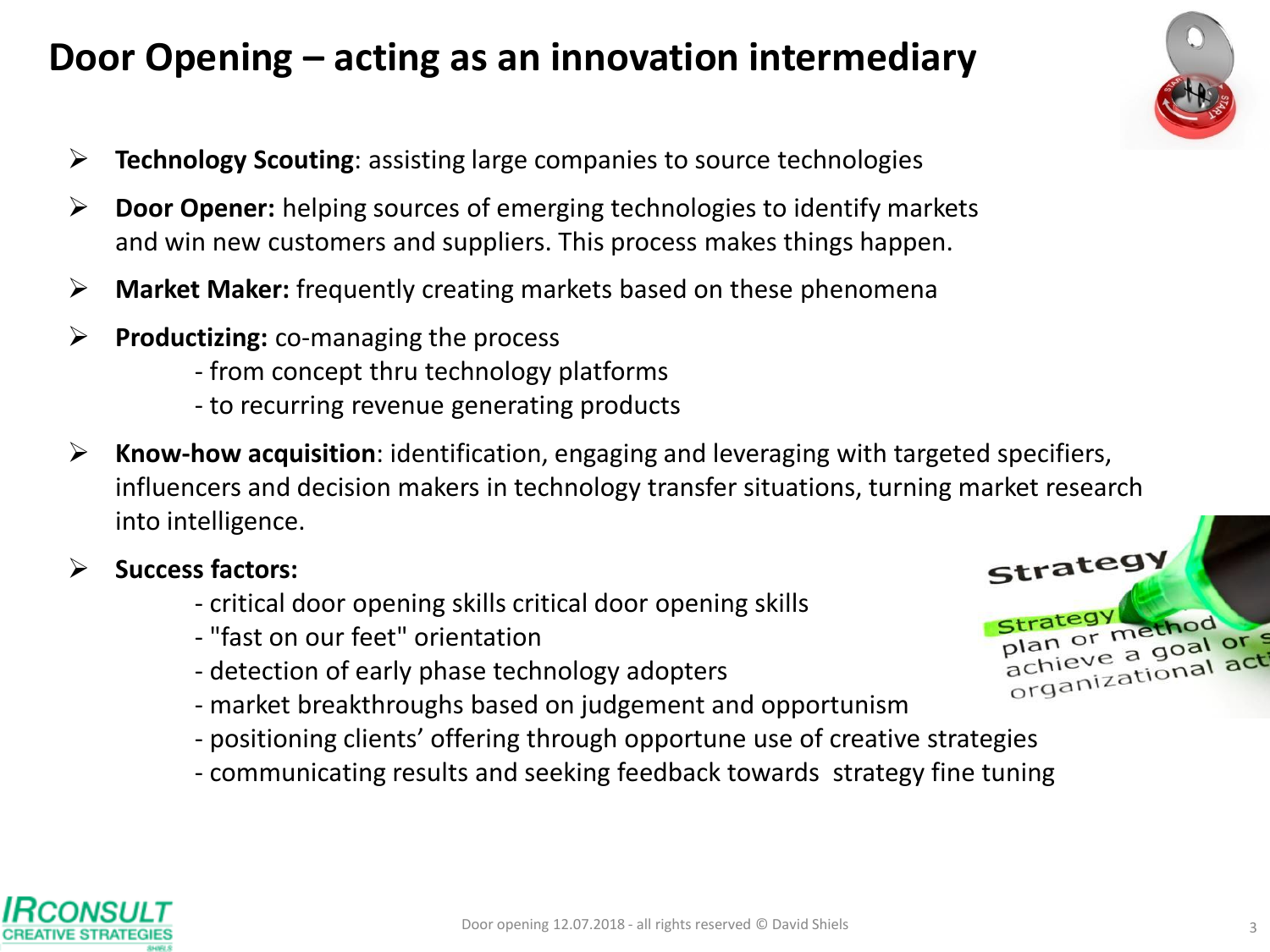## **Door Opening as a source of finance for start-ups**



- $\triangleright$  Many start-ups are fixed on obtaining public funding as a source of finance.
	- applications for funding absorb lots of management time
	- funding distorts the measurement of true financial performance and transparency
- $\triangleright$  Technology rizes are a mixed blessing
	- they bring recognition

but

- distract management focus
- there are now too many of them to be effective promotions
- $\triangleright$  First they tax you, then they make you compete to get your money back
- But what companies really need is **business**
	- non recurring engineering
	- sponsored research
	- contract research
	- experience getting exposed to large companies is good training



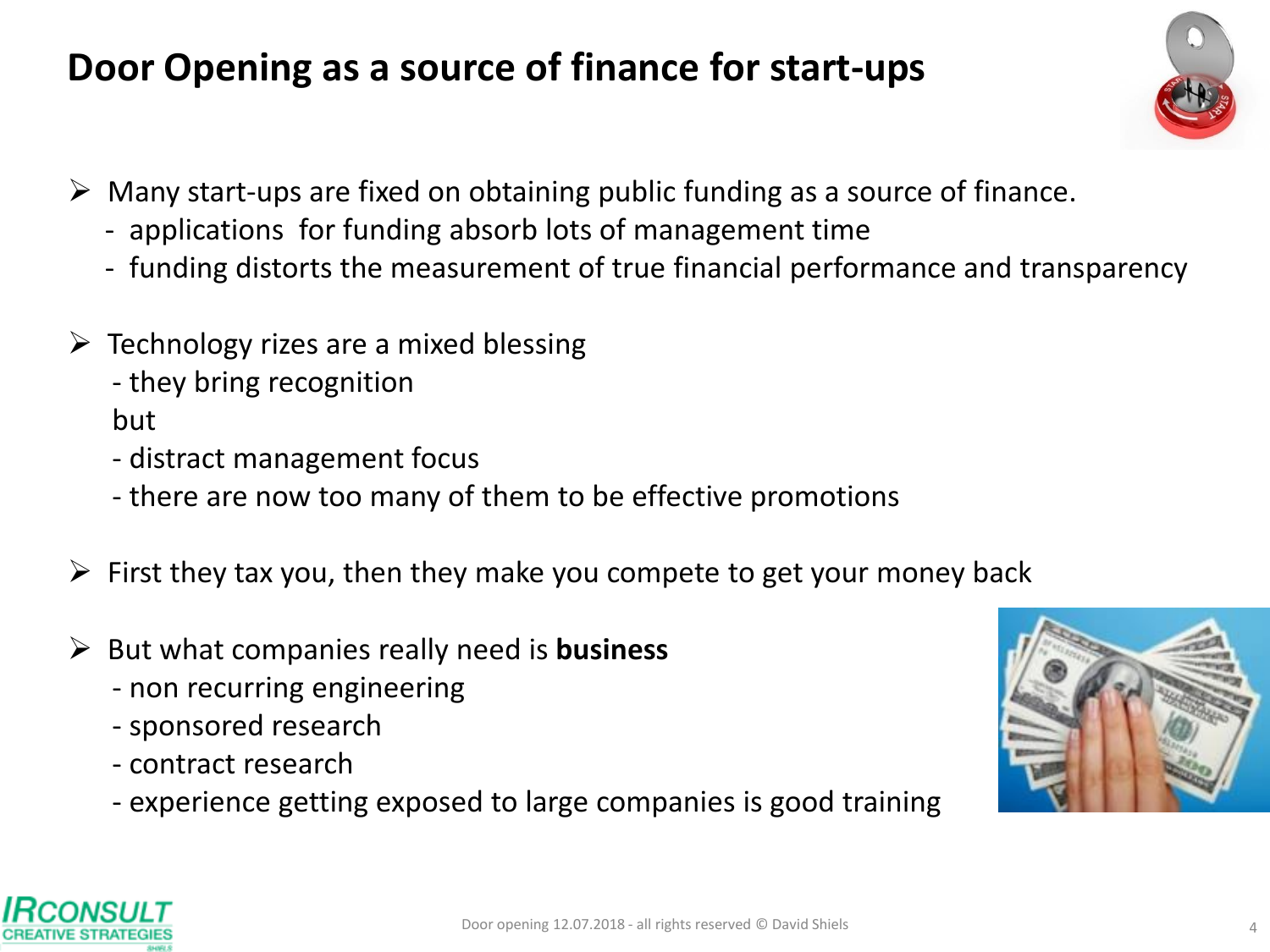## **Linking market concepts to technical objectives**

- **Work backwards from understanding customer and market needs**
	- actual, potential and anticipated

#### **Distinguish noise from common sense**

**-** distil needs from intelligence to research data

#### **Define and articulate needs**

- based on customer / supplier / user feedback

#### **Interface internal and external technology research**

- back-to-back, synchronized, seeking synergies
- rank by risk to the client: low / medium / high
- **Link internal, external and open innovation sources seamlessly**
	- **-** finding solutions to technology, market entry & exit, competitive barriers

#### **Nature of solutions found**

- **-** can be complementary, substitutive, margin and/or game changing
- should aim to increase channel influence and customer ownership





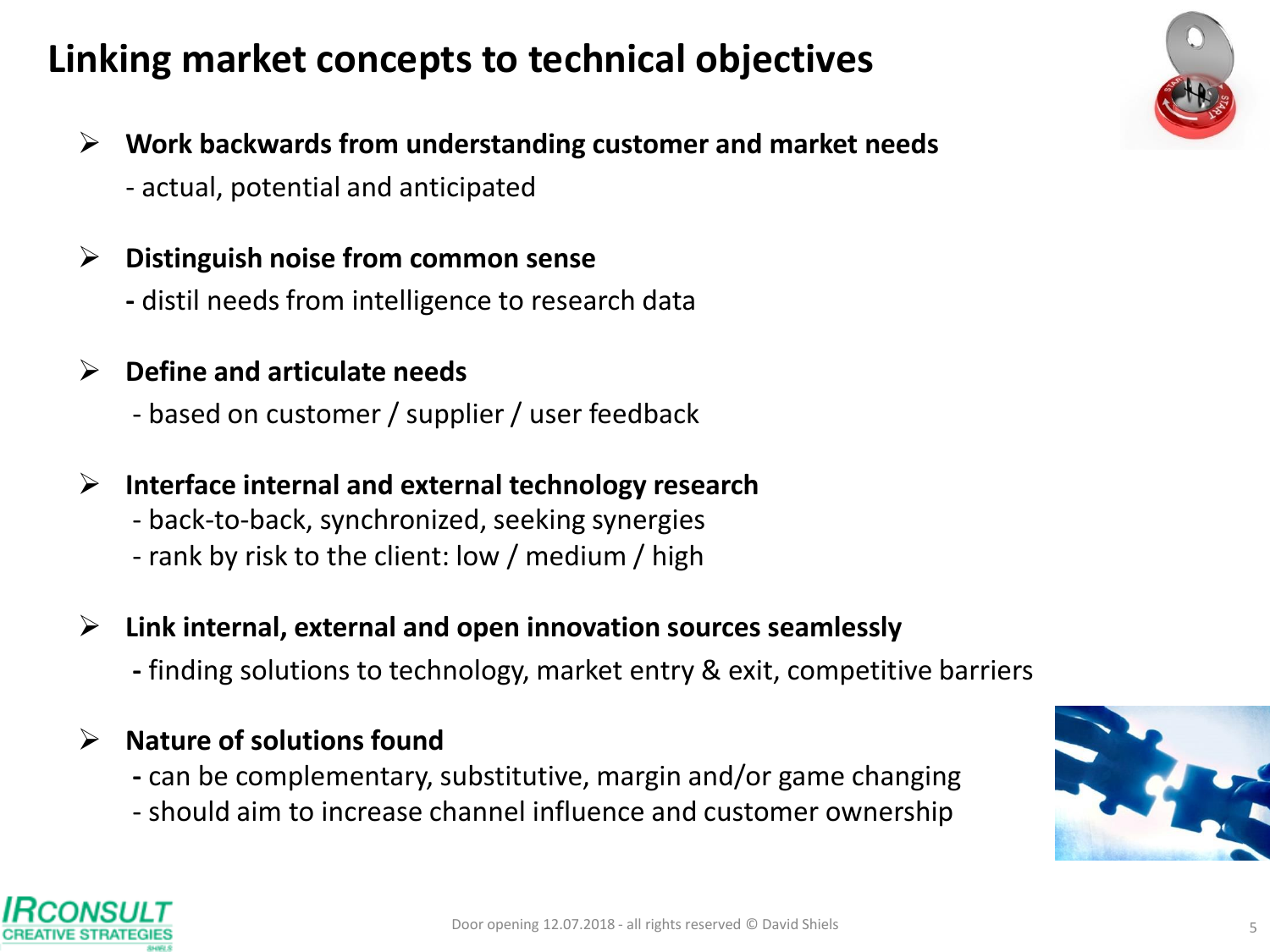#### **Target market**



A **target market** is a group of customers towards which a business has decided to aim its marketing efforts and ultimately its product or service offering.

A well-defined target market is the first element to a marketing strategy.

The marketing mix variables of product, place (distribution), promotion and price are the classic four elements of a marketing mix strategy that determine the success of a product in the marketplace.



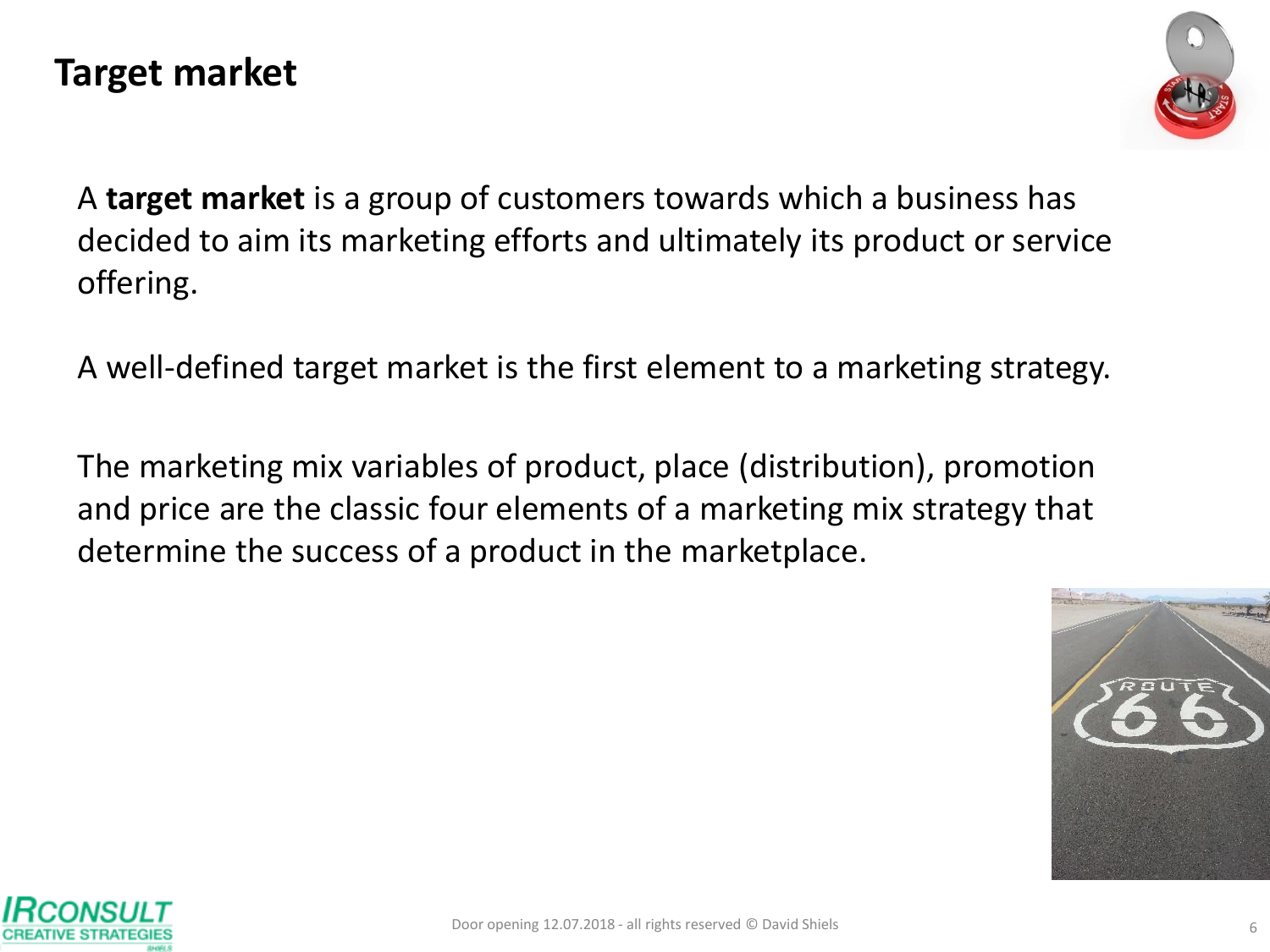#### **Participating in a competitive process**



- $\triangleright$  getting into customers' technology supply chains and winning mindshare
- $\triangleright$  if not successful in this technology cycle, then the next one, by winning "hearts and minds" for future preferences
- $\triangleright$  for new/additional technology sources, both obvious and unconventional
- $\triangleright$  reminding technology sources that they now have a choice
- $\triangleright$  acting in both covert/overt and structured/unstructured modes as required

As an external technology source, it's necessary to be:

- fast-on-our feet
- able to compete, even with internal sources at the customer



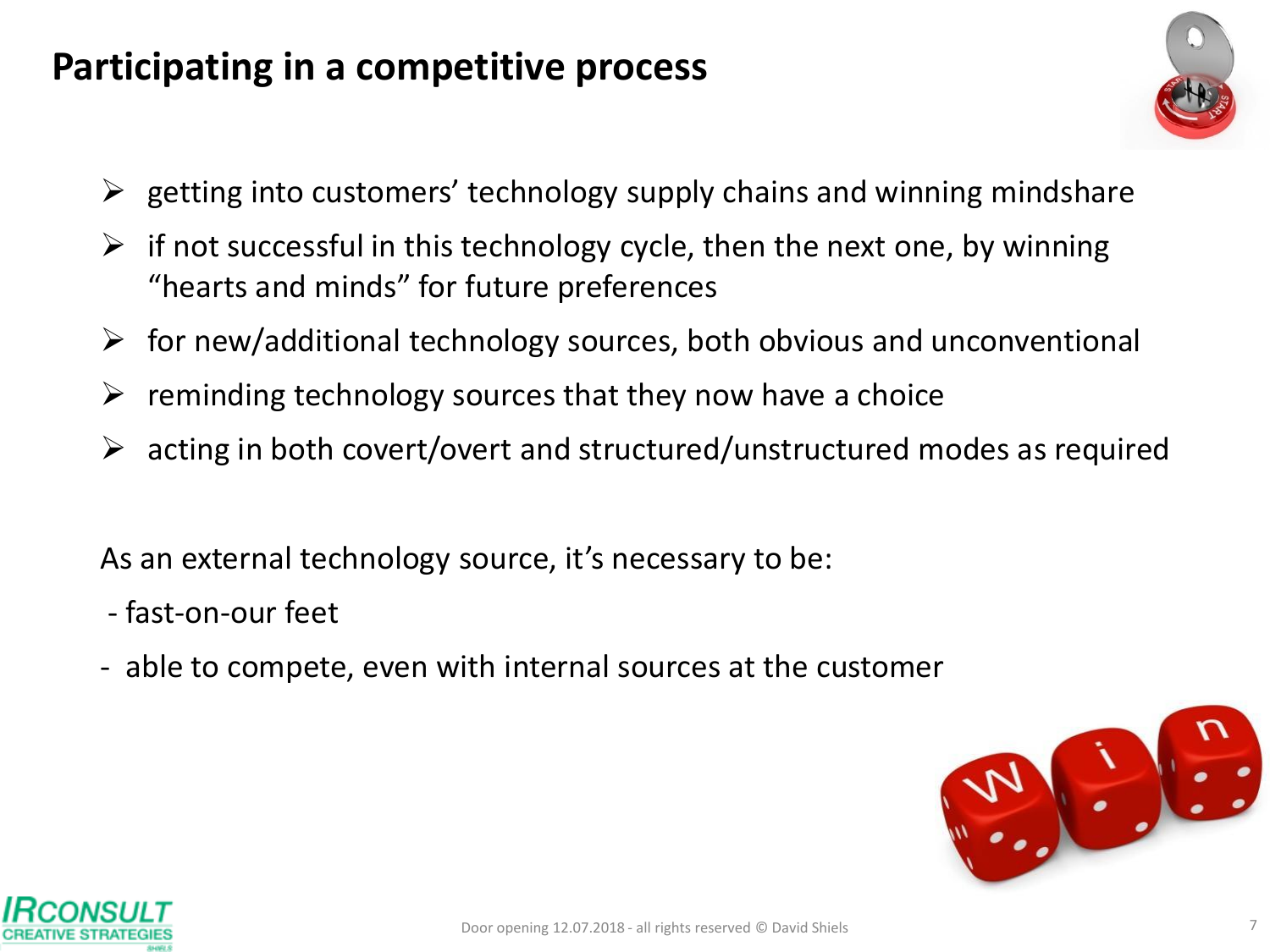### **Achieving market channel acceptance**

 $\triangleright$  Level A: System Integrator – Solution provider



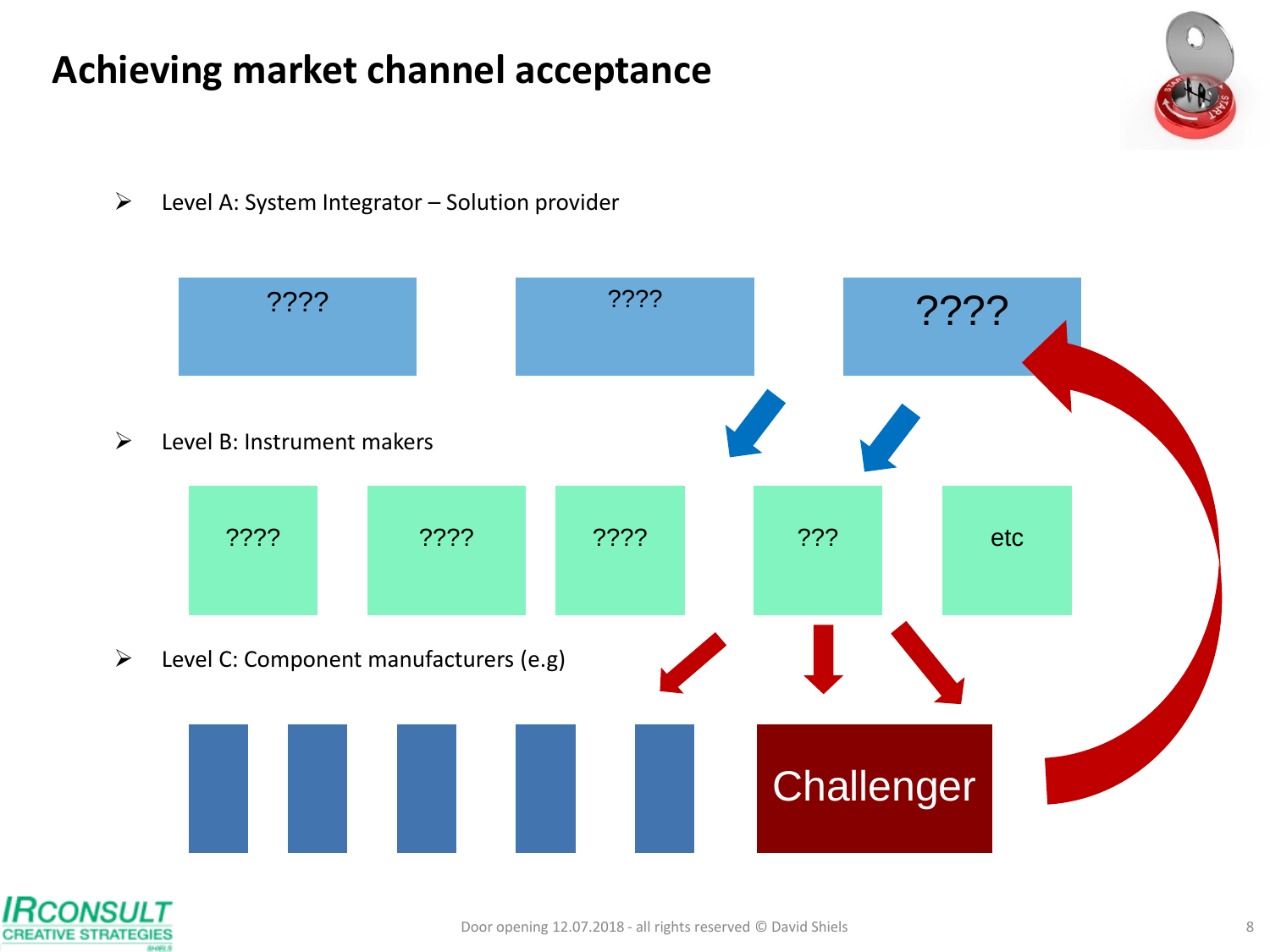## **How to position your offering – fundamental selling tool**

Bear in mind:

- $\triangleright$  Technical Features
- $\triangleright$  Marketing Applications
- $\triangleright$  (end) User Benefits





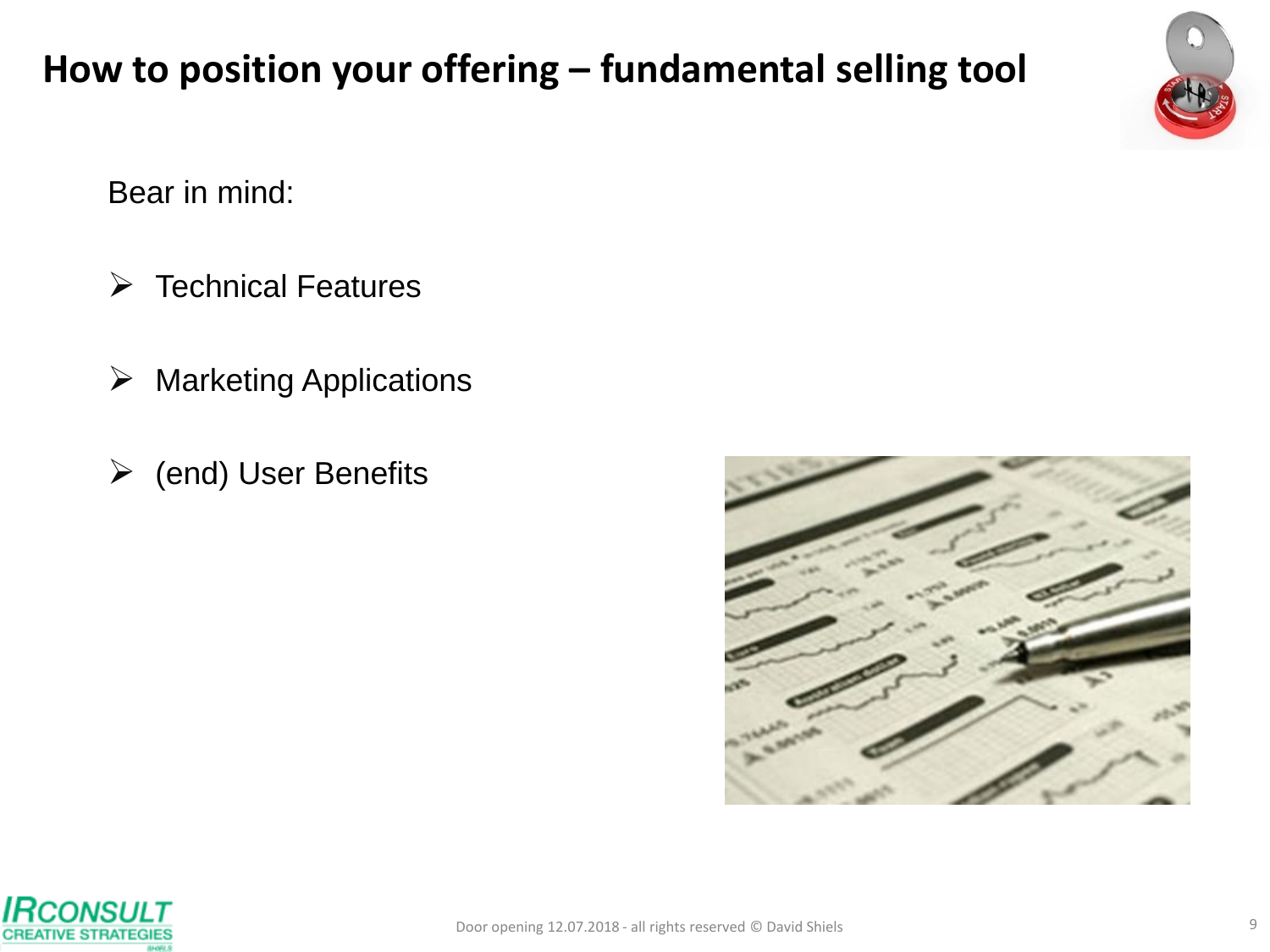## **Profile your clients**



- $\triangleright$  Start-ups in almost all cases need to export
- $\triangleright$  First home and then global markets become saturated
- $\triangleright$  In private hands, negotiations directly with the owner/ top management  $\rightarrow$  decisions can be made fast
- $\triangleright$  Flexible, reactive
- $\triangleright$  Creative on a technical level, capable of quick reaction to application stimuli
- $\triangleright$  Globally targeting niche industries
- $\triangleright$  Has typically 5-6 clients and seeks 6 more for the coming 3 years (limited bandwidth)
- $\triangleright$  Semi-custom nature to products no standard products
- $\triangleright$  Needs R&D funding
- $\triangleright$  Ready to take financial risks if the project is worth it



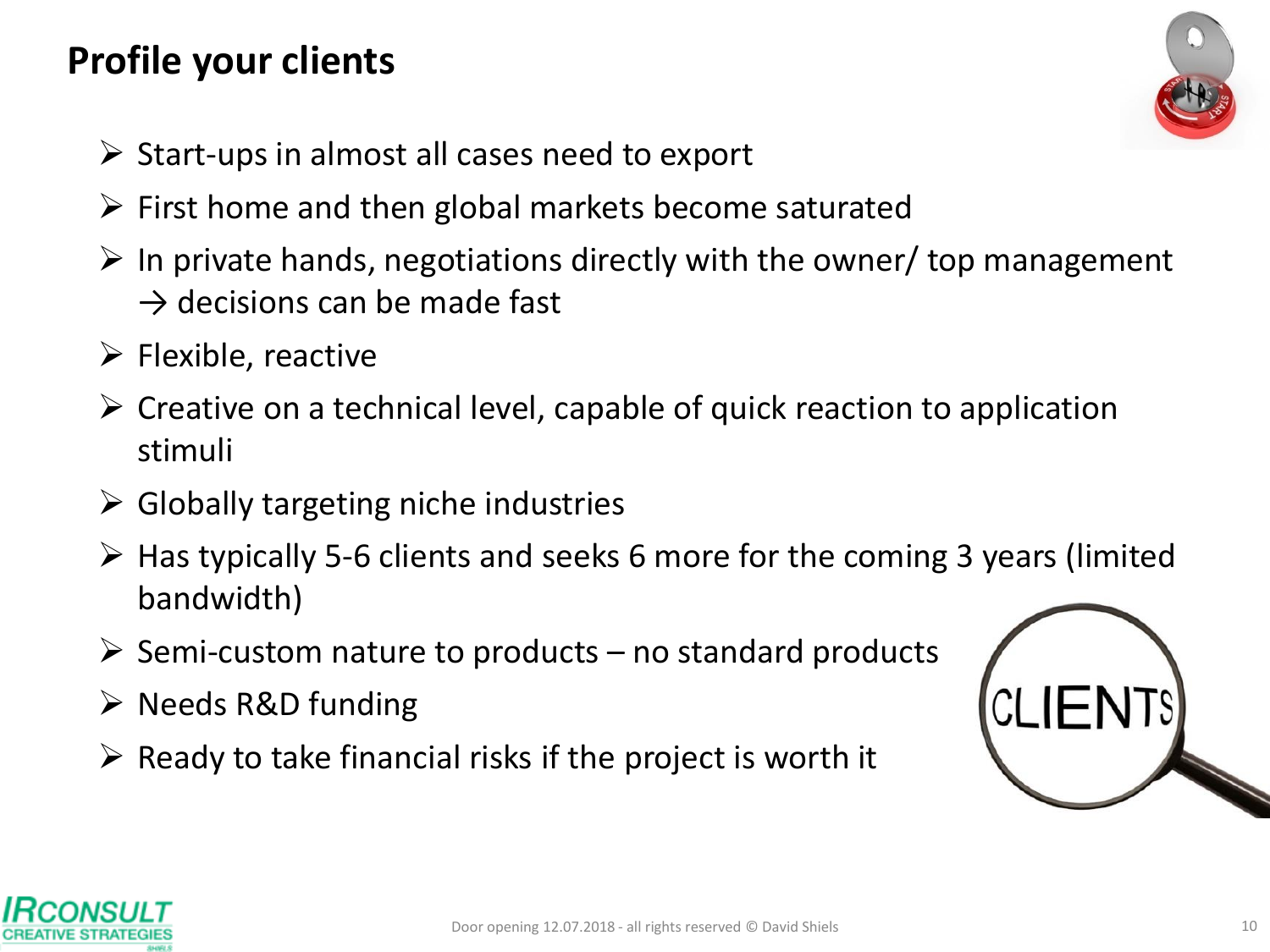## **Why ideal customer profiling is important**

- **Definition**: An Ideal Customer Profile (ICP) indicates your sales sweet spot where targeted companies represent the best fit for your products. These targets stand to benefit the greatest from adopting your solution tailored to their needs rather than a competitive one.
- **An Ideal Customer**:
	- **wants** your product
	- has the **technical capability to understand and appreciate** applications in the technology spaces where you excel
	- has the **authority to specify, design-in and purchase** your technology
	- will **re-buy** your offerings **at acceptable revenue level and margins** on a recurring basis
- $\triangleright$  The objective is to target the type of customer where you win the most traction and sales opportunities

#### **Rationale:**

- $\triangleright$  Identifies what your sales "sweet spot" is
- $\triangleright$  Channels promotional expenditure / effort towards the correct target
- $\triangleright$  Generate customer buying signals proactively and reactively
- $\triangleright$  Enables the provision of appropriate technology / product content to right specifier at the right time
- $\triangleright$  Customer resonance will be achieved when you achieve mind share with the target who in turn contacts you as his "ideal supplier"







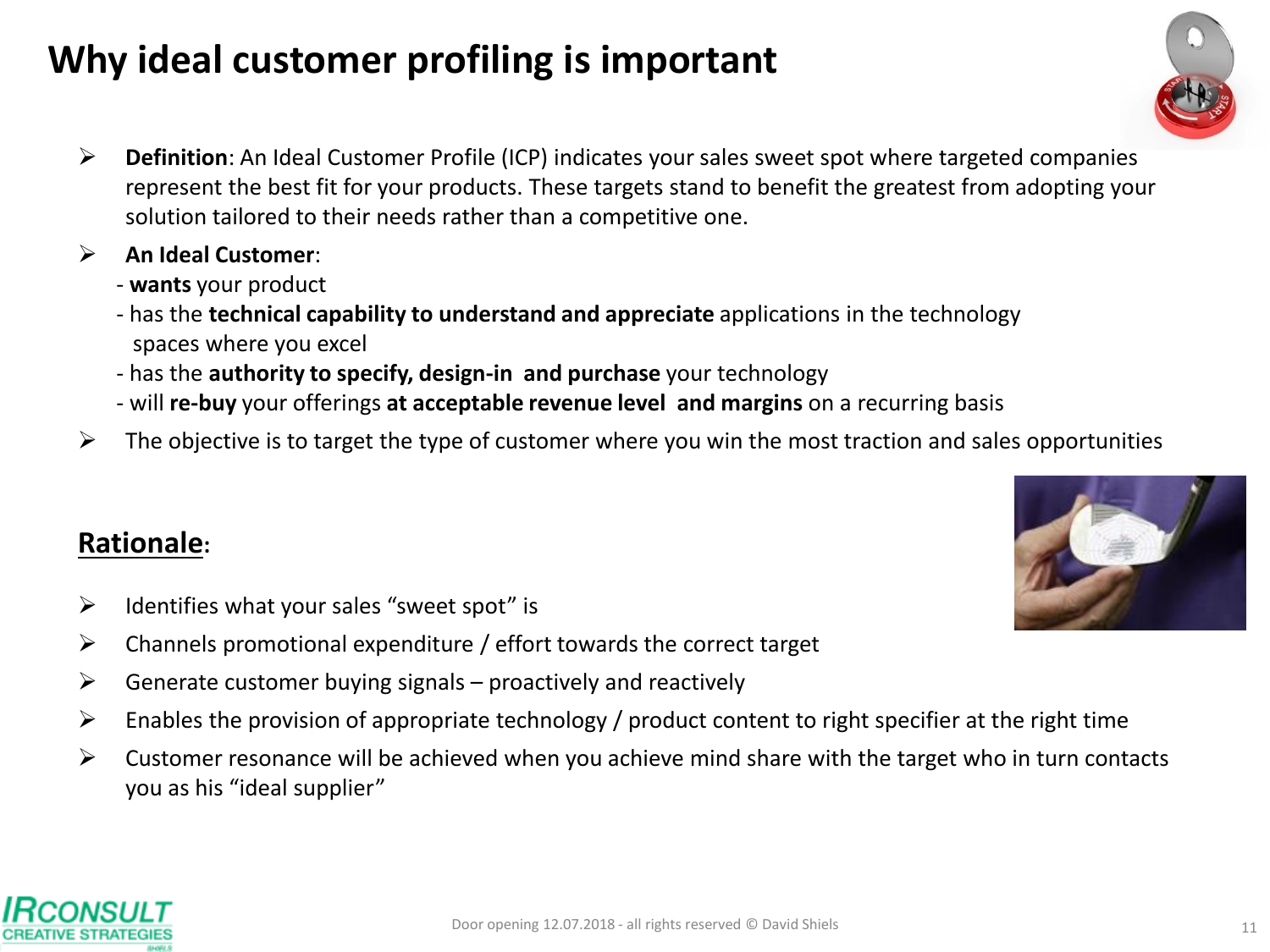### **Marketing tactics which go a long way**

- $\triangleright$  Set clear goals, objectives, tactics and strategies on how to reach them
- $\triangleright$  Competitive behaviour take the best and leave the worst
- $\triangleright$  Focus spending and own your chosen communication channel
- $\triangleright$  Create effective selling tools for many marketing situations
- In engineer to engineer marketing, use quantitative data *- figures*
- *"Fish where the fish are biting"*
- $\triangleright$  Try the unusual
- $\triangleright$  Look and act bigger than you are
- Exploit the *bush telegraph*
- $\triangleright$  Free media is always available. Seek and you shall receive.



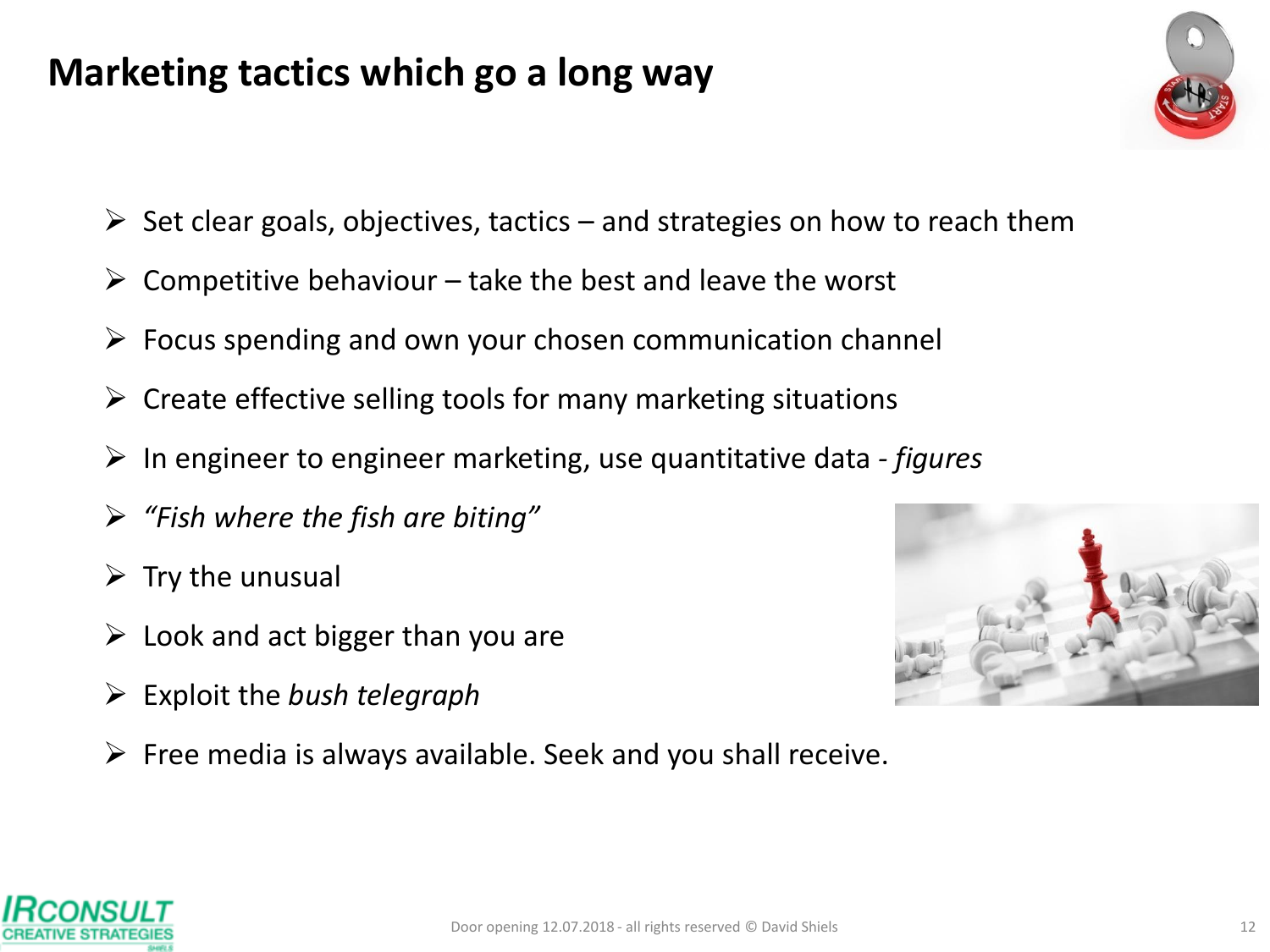## **4 steps of early stage marketing behavior**

#### **Step # 1: Plan:**

without a structured and researched plan, the early start-up will not succeed

#### **Step #2: Program quality not quantity:**  success is determined by the quality of individual marketing programs rather than the quantity of actions involved

#### **Step #3: Execution:**  precision, integrated, skillful, tuned to customers' and stakeholders' expectations. Communicate the message, win the customer.

#### **Step #4: Repeatability:**  ensure programs can be repeated:

- to audiences large and small
- using situation-specific information



- citing offering of the firm in terms of features, applications and benefits

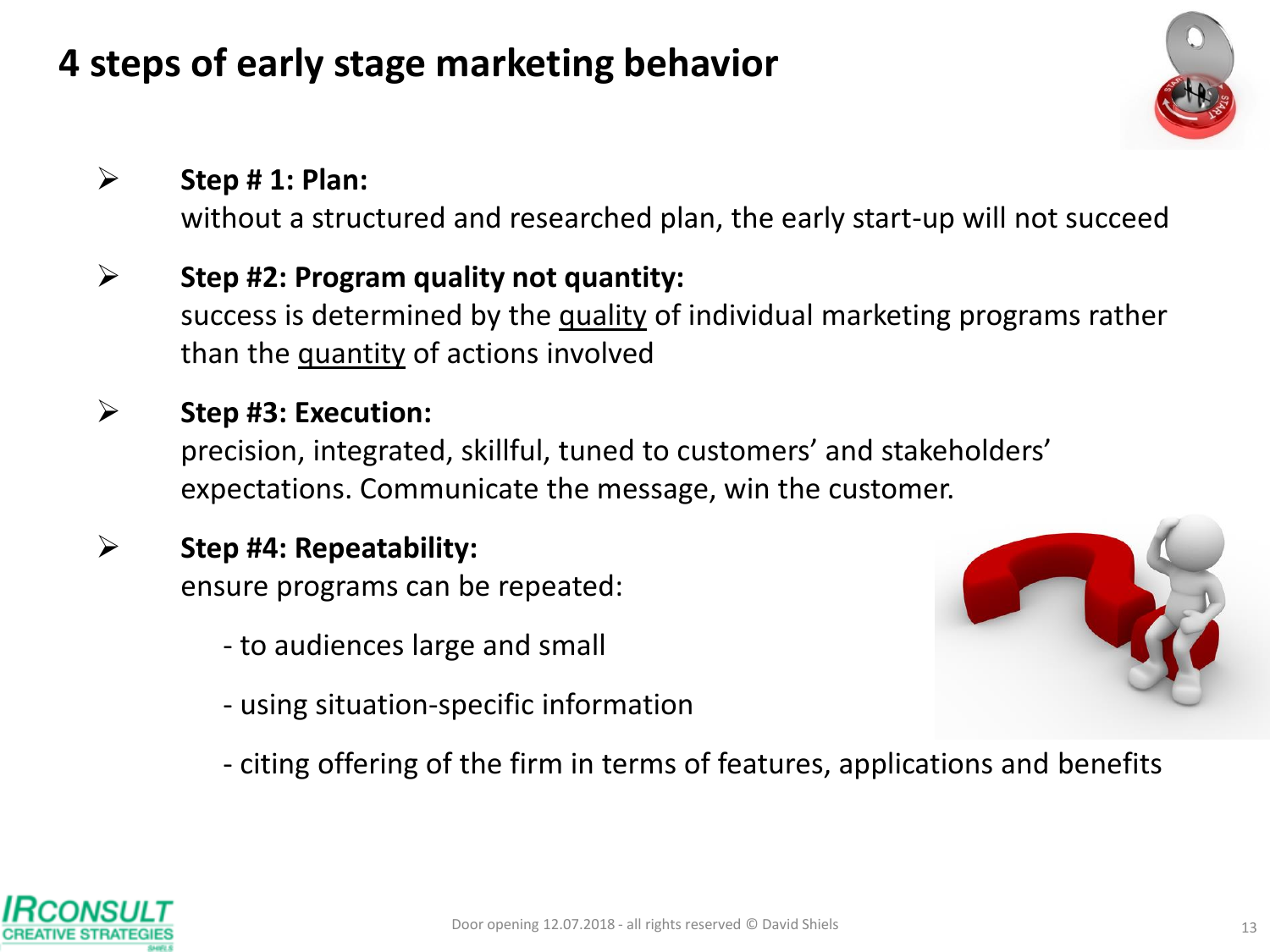### **The importance of an extensive scouting network**

Universities

Market Trends Probing Mkt. Intelligence **Scouting Partnering** Ideation **Exploration** Relationships **Mindshare** winning Solving Problems Gap analysis

- Research institutes & government labs
- $\triangleright$  Seminars, exhibitions & conferences
- $\triangleright$  Start-ups, incubators, angel investors and VCs
	- Publicly funded research program results
- Economic development agencies
- $\triangleright$  The bush telegraph
- $\triangleright$  Patent filings, trolls and attornies
- $\triangleright$  Chapter 11 type situations and their accountants
- $\triangleright$  EU program networking days & open days
- Up and down the supply chain
- $\triangleright$  Inspiration, perspiration and former colleagues
- Selected social media, e.g., *LinkedIn*
- *You, the reader*



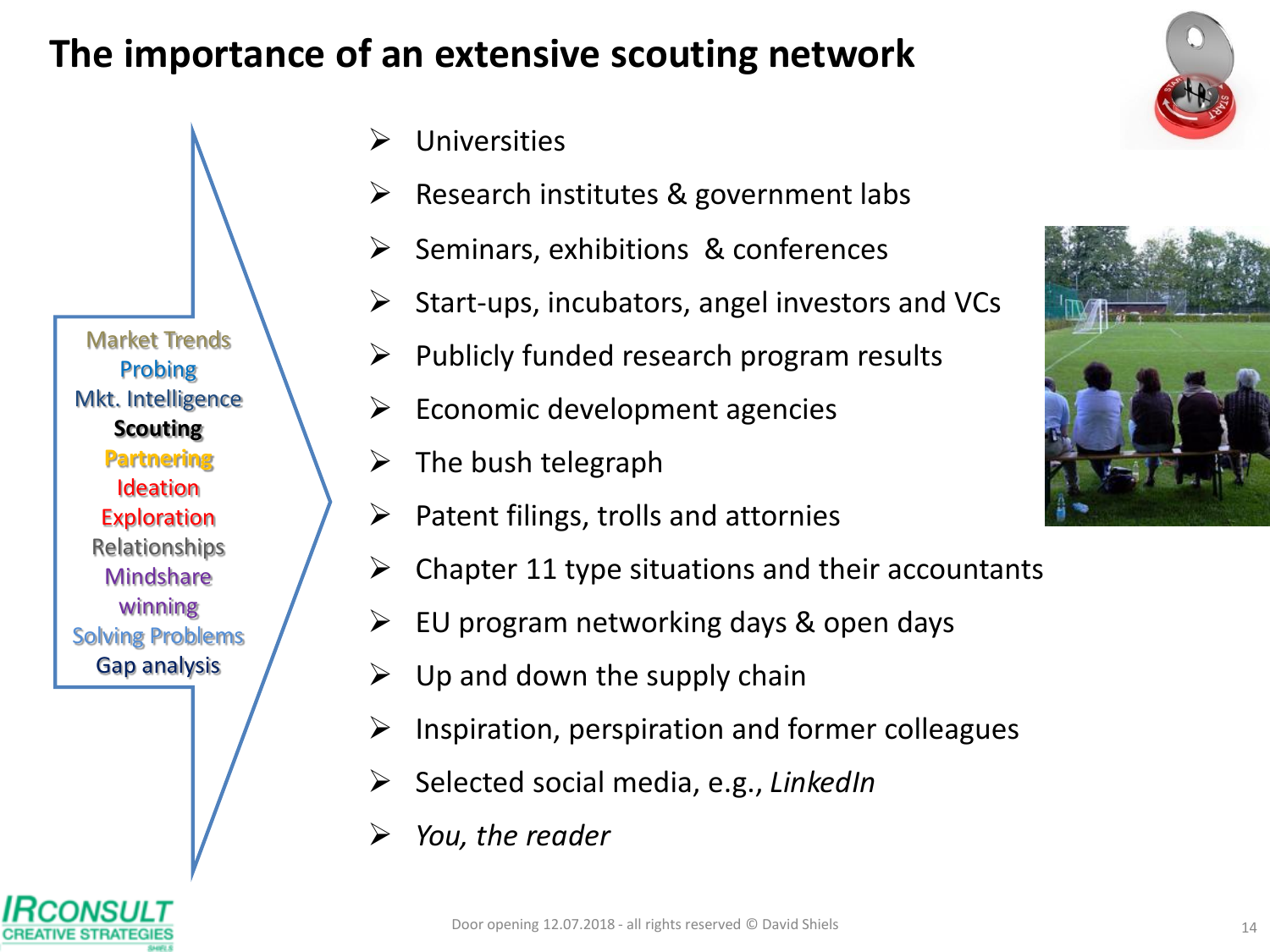#### **Early adopters: double edged**

- $\triangleright$  Consumers who are the earliest within a market to adopt an innovation or new technology
- First customers can be predatory: sense early stage dependence
- Exclusivity may be forerunner to control (IP leverage, financial & contractual conditions, etc.)
- Main motivation is to differentiate themselves from the rest of their operating environment
- Industrial markets:
	- early adopters are risk takers
	- may be part of their own marketing image
	- often require some sort of exclusivity
	- often require an acquisition strategy
- $\triangleright$  Consumer markets: feel that they are missing something that can only be fulfilled by early adoption of innovative technology – often fashion conscious